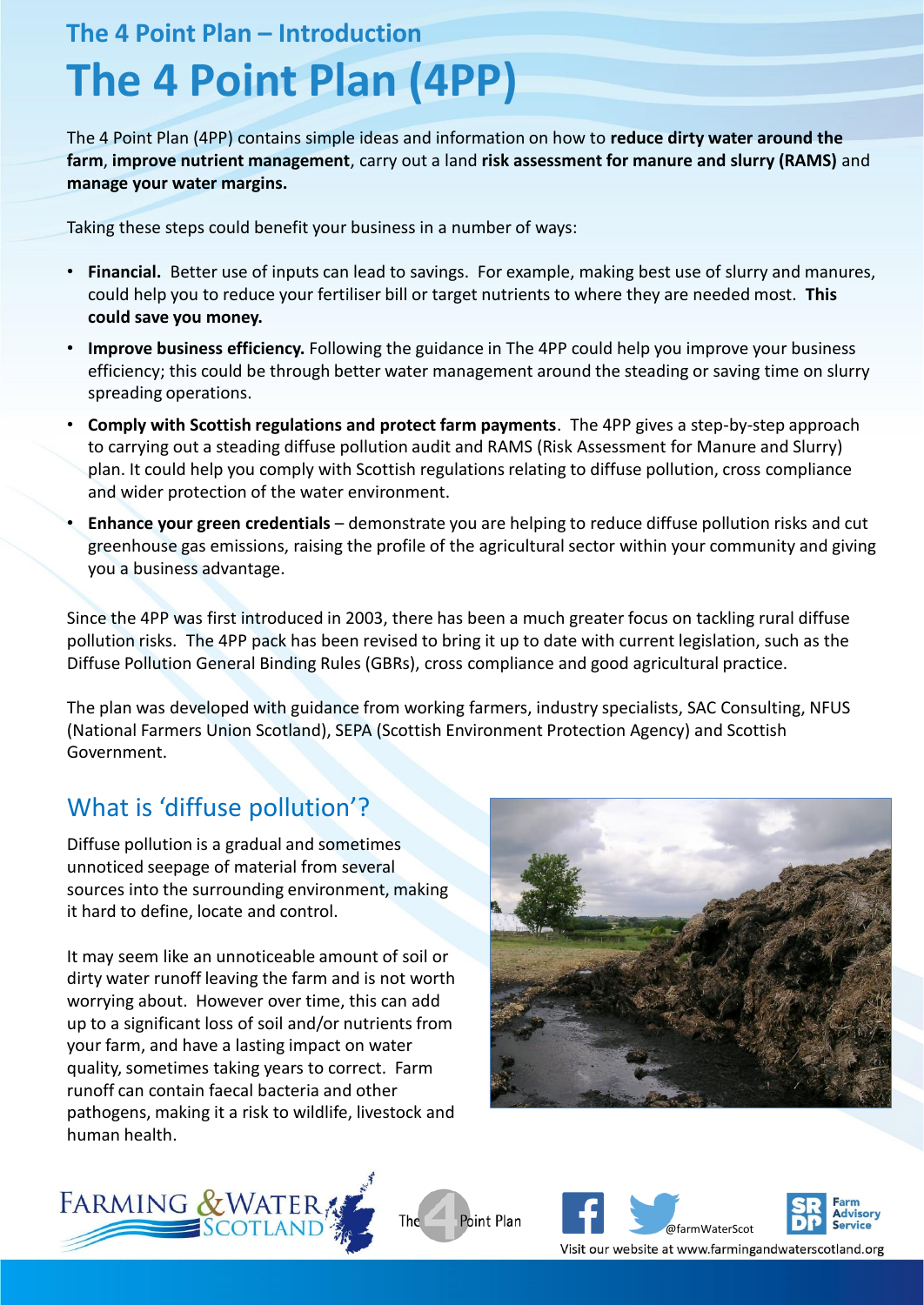Spreading slurry too close to a watercourse or during wet weather increases the risk of runoff and diffuse pollution. Magnified over several fields, this small unintentional loss will add to the concentration of nutrients and bacteria downstream, potentially leading to the pollution of freshwater burns, rivers, coastal waters and groundwater.

**Priority Catchments** have been identified as some of Scotland's most important waters (for conservation, drinking water, bathing and fishing). With support from other agencies, SEPA is working with farmers in these catchments to raise awareness of diffuse pollution risks and to achieve compliance with environmental legislation. **The 4PP can help you to identify diffuse pollution risk and achieve compliance**.

If you are in a **Nitrate Vulnerable Zone (NVZ),** additional guidance is available. The NVZ "Guidelines For Farmers in Nitrate Vulnerable Zones" explains manure storage requirements and gives an in-depth description of how to draw up a fertiliser and manure plan to comply with the NVZ Action Programme.

Point Plan

The

## What's in the 4PP and how can it help you?

The 4PP is split into the following sections:

- Section 1 looks at **managing dirty water around the steading** with a handy steading dirty water audit.
- Section 2 helps you **calculate the amount of slurry and manures collected from housed livestock** and calculate the **potential nutrient value.**
- Section 3 gives a **step-by-step guide to creating a risk assessment for spreading manure and slurry**  (RAMS map) on your land.
- Section 4 provides ideas about how to **reduce poaching around watercourses** from livestock.
- Appendices list some **useful information** such as how to calculate a slope and links to additional publications.

You can use the information in the 4PP to review current practices, identify financial savings and reduce pollution risks from your farm. These elements can also be used to inform a Farm Slurry and Manure Management Plan (FSMMP) (previously referred to as a Farm Waste Management Plan (FWMP)) and carry out your own diffuse pollution audit and/or nutrient budget, for example using tools such as PLANET Scotland (see Appendix 1).









Visit our website at www.farmingandwaterscotland.org